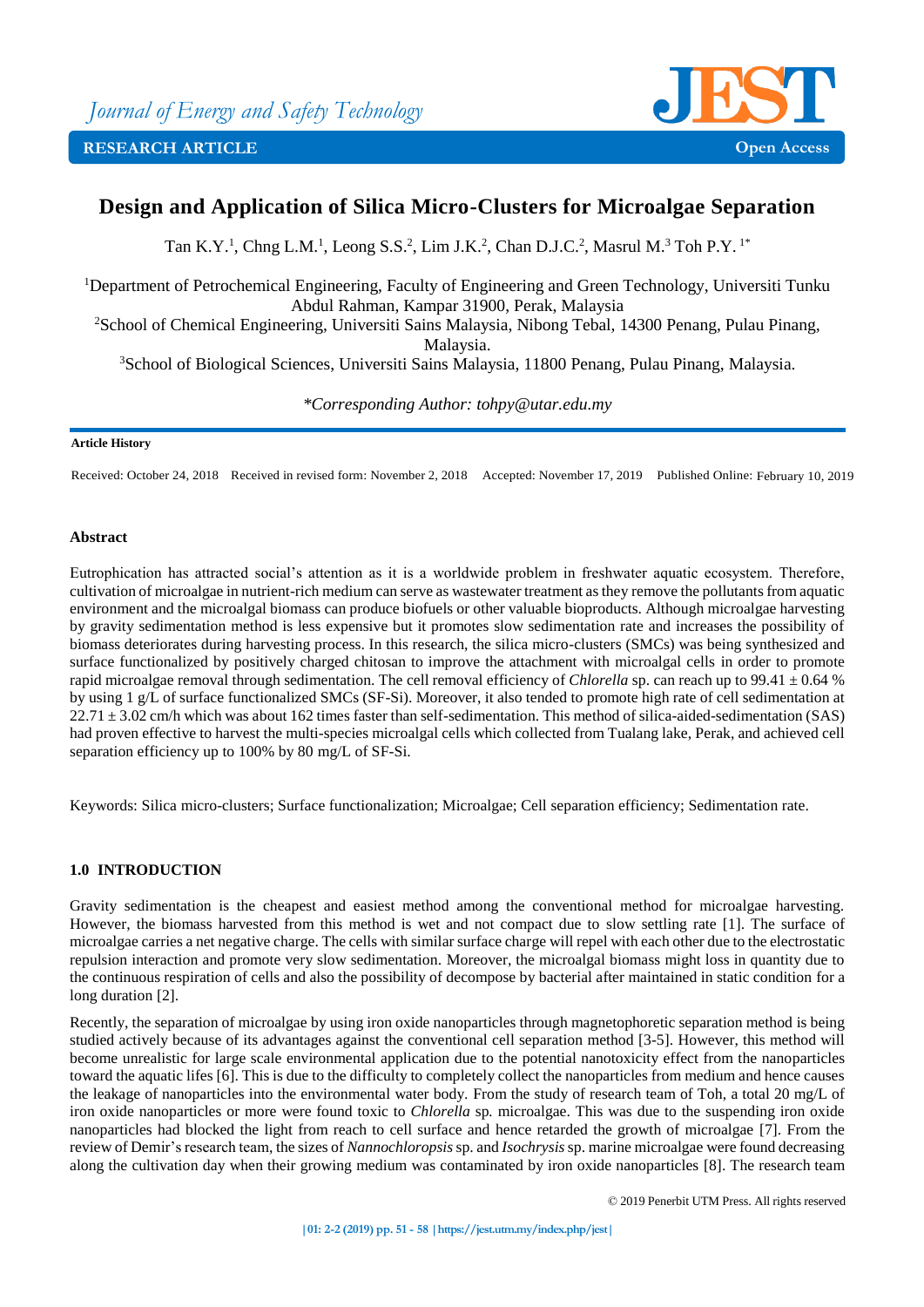of Ayatallahzadeh Shirazi found that the morphology of microalgal cells were being changed by the  $Al^{3+}$  ions after the culture medium contaminated by aluminum oxide nanoparticles and finally causes shrinkage of microalgal cells [9]. Besides that, the research team of Karunakaran proved that the nanoparticles was more toxic than the micron sized particles. The nanoparticles promote better adsorption ability compare to micron sized particles due to its high specific surface area. The accumulated nanoparticles on the surface of microalgae had blocked the light from reach to the cell for photosynthesis and thus inhibited the growth of microalgae [10]. Above studies proved that the main factor that promotes the toxicity of nanoparticles is the size of attaching agent. Therefore, the size of attaching agent will be the key factor to confirm the reliability of the separation technology on environmental application.

In this study, particles in micron size are proposed to be used to replace the nanoparticles. The magnetic responsive property on particles is not required because the micron-sized particles tend to settle down easily. The silica is being used as sedimentation-aiding agent (SAA) to shorten the duration of cell sedimentation by increase the total mass of the microalgal cell flocs. Silica is selected as it is abundant [11], non-toxic [12], chemicaly inert, processable, biocompatible and also can be modified easily [13]. Hence, the detachment of silica from microalgal biomass can be avoid when send the biomass waste to land spreading for nutrient recovery purpose. The silica will finally return back to the ground as it is the main component in soil. This new method named silica-aided-sedimentation (SAS). According to the above concern, this study will synthesize silica micro-clusters (SMCs) and then surface functionalize the SMCs so that SMCs able to attach on microalgal cells effectively. Next, the cell separation efficiency and settling rate of cells promoted by SAA using SAS method will be investigated too. Moreover, the feasibility of SAS method to harvest microalgal biomass from environmental freshwater water body will be demonstrated as well. The freshwater *Chlorella* sp. microalgae was being employed as a model in this study.

# **2.0 METHODOLOGY**

# **2.1 Materials**

The chitosan (Average molecular weight of 190,000-310,000 g/mol) was supplied by Sigma-Aldrich, Inc. Acetic acid (99.8 %) and aqueous ammonia (30 %) were obtained from R&M Chemicals. Isopropanol (99.8 %) and ethanol (30 %) were obtained from SIME Scientific, while the tetraethyl orthosilicate (TEOS) (98 %) was obtained from ACROS Organics.

# **2.2 Cultivation of** *Chlorella* **sp. Microalgae**

The *Chlorella* sp. microalgae was cultivated in 250 mL of Bold's Basal Medium (BBM) in 500 mL conical flask. The flask and culture medium were autoclaved at temperature of 121 °C for 15 minutes. The initial cell density of *Chlorella* sp. cells was at  $1.936 \times 10^5$  cells/mL. The hemocytometer was employed for cell counting purpose. The microalgae were cultivated under continuos lighting and air bubbling 14 days. The surface charge of *Chlorella* sp. microalgae was measured by using Malvern Zetasizer Nano.

# **2.3 Preparation of Chitosan Solution**

The chitosan solution at concentration of 25 g/L was prepared. The 1 % acetic acid solution was used to dissolve the chitosan powder. The solution was stirred overnight in order to achieve complete dissolution. The surface charge of chitosan was measured by using Malvern Zetasizer Nano.

# **2.4 Synthesis of SMCs**

The SMCs was prepared by Stober process. Firstly, the isopropanol was mixed with aqueous ammonia and deionized water for 5 minutes. The TEOS was then mix with the solution and stirred for 8 hours at 120 rpm. The solution was incubated for 24 hours in order to ensure complete reaction happened. The synthesized SMCs were collected by centrifugation at 2500 rpm for 5 minutes. The collected SMCs was washed three times with deionized water in order to remove the unreacted chemical and then dried through freeze drying process for 24 hours.

# **2.5 Surface Functionalization of SMCs**

The SMCs was surface functionalized by low molecular weight chitosan solution. A total 16 mL of SMCs in deionized water, at concentration of 10 g/L, was added into 64 mL of chitosan solution, at concentration of 25 g/L, for surface functionalization. After stirring for 24 hours, the surface functionalized SMCs were collected by centrifugation at 2500 rpm for 5 minutes. The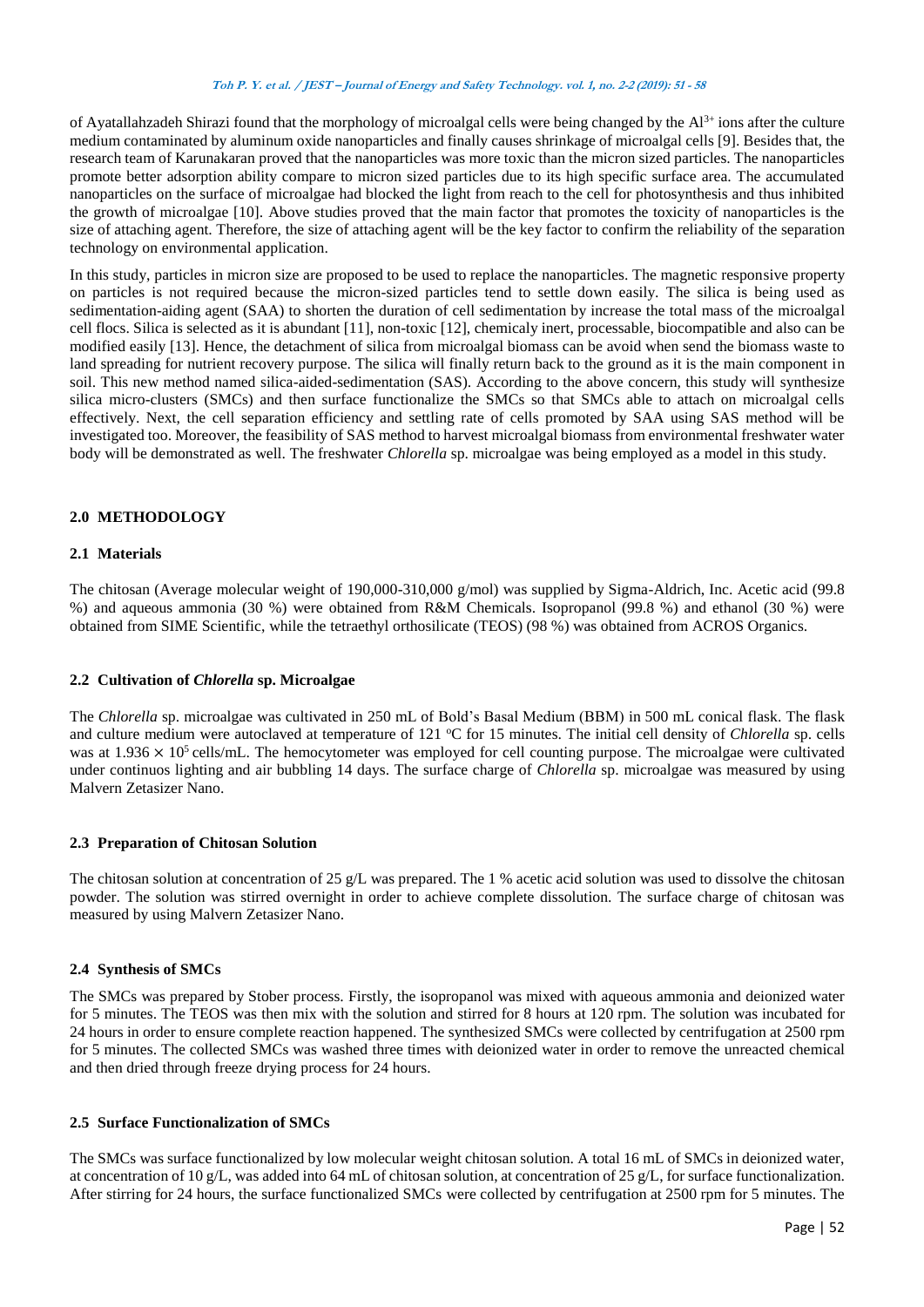collected surface functionalized SMCs were then washed with deionized water for three times in order to remove excessive chitosan. Then, the surface functionalized SMCs was dispersed into deionized water at respective concentration in order to achieve desired concentration, at 10, 50, 100, 150, 200, 300, 500, 1000 mg/L, in cell medium after 1 mL of surface functionalized SMCs (SF-Si) was added into 15 mL of cell medium. The average sizes of bare SMCs (Ba-Si) and SF-Si were measured by using Particle Size Analyzer (Malvern Mastersizer 2000). The surface charge of Ba-Si and SF-Si were measured by using Malvern Zetasizer Nano.

### **2.6 Separation of Microalgae through SAS Method**

The cell sample at cell density of  $3 \times 10^{-7}$  cell/mL was used for each test. The desired cell density of the cell medium was achieved by appropriate dilution using the supernatant of centrifuged medium. A total of 1 mL SMCs was added into 15 mL of the cell medium and the mixture was stirred at 120 rpm for 20 minutes under room temperature. Then, the flocs in samples were left to settle down for 60 minutes. After that, a total 4 mL of sample was collected at about 1 mm distance below the liquid surface and then was measured by UV-Vis spectrophotometer at wavelength of 660 µm. The cell separation efficiency was calculated by using the formula below:

cell separation efficiency (
$$
\% = \frac{ABS_0 - ABS}{ABS_0 - ABS_{centrifuged}}
$$
 (1)

Where  $ABS_0$  is absorbance intensity of microalgal cell medium,  $ABS$  is absorbance intensity of sample and  $ABS_{centrifued}}$  is absorbance intensity of centrifuged clear medium. The cell sedimentation rate was determined by measuring the sedimentation distance of the cells over time.

# **3.0 RESULTS AND DISCUSSION**

### **3.1 Characteristics of Surface Functionalization of SMCs**

In this study, SMCs was used as attaching agent in order to promote effective attachment with microalgal cells to enhance the cell separation efficiency and sedimentation rate. Results in Table 1 showed that the Ba-Si and *Chlorella* sp. cells were in negative charge, which were at -2.9860  $\pm$  0.2956 μmcm/Vs and -2.4851  $\pm$  0.0742 μmcm/Vs respectively. The Ba-Si and *Chlorella* sp. microalgae tend to repel each other by electrostatic repulsion force.

| Surface                  | Electrophoretic Mobility ( $\mu$ mcm/Vs) |
|--------------------------|------------------------------------------|
| Chitosan                 | $2.1190 \pm 0.8783$                      |
| Chlorella sp.            | $-2.4851 \pm 0.0742$                     |
| Multi-species microalgae | $-1.6250 + 0.1333$                       |
| Ba-Si                    | $-2.9860 + 0.2956$                       |
| <b>SF-Si</b>             | $2.3707 + 0.1543$                        |

The research team of Kim shown that the molecules with chelating amine sites can attach to the surface of silica and then form agglomerations or gel-like networks between silica particles after stirring. They concluded that the molecules that contain positively charged amine groups can use to modify the surface of silica as shown in Figure 1 [14]. Therefore, the positively charged chitosan, at  $2.1190 \pm 0.8783$  µmcm/Vs (Table 1), which consists of amine groups was being used to modify the surface of SMCs. A layer of chitosan was being coated onto the surface of Ba-Si. After surface modification or functionalization, the surface charge of SF-Si has become positive charge that was at  $2.3707 \pm 0.1543$  µmcm/Vs (Table 1). The SF-Si had flocculated to form micro-cluster structure as shown in Figure 2 after stirring process.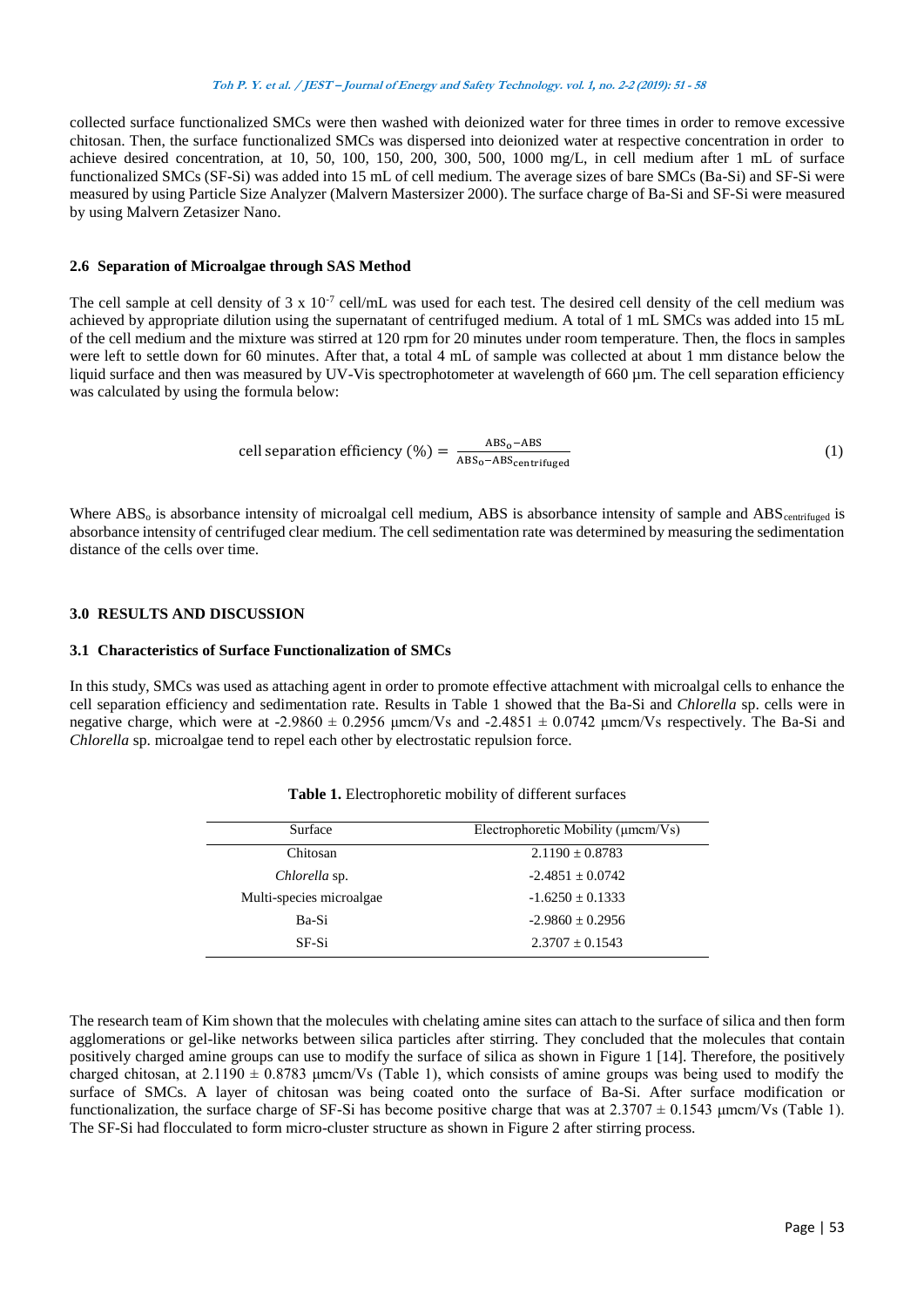

**Figure 1.** Schematic diagram of interaction between silica and chitosan [15]



**Figure 2.** TEM Image of SMCs

The particle size analyser was being employed to measure the size distribution of Ba-Si and SF-Si. Result in Figure 3b showed that the average size of SF-Si was at 8.20  $\mu$ m which was larger than Ba-Si at 7.49  $\mu$ m. The effective attachment of SMCs with each other was promoted by stirring process when the SMCs were being surface functionalized by chitosan. The collision frequency between SMCs and chitosan was being increased by stirring process and hence promote attachment with each other [16]. From literature review, chitosan is a well known flocculant that was largely used in wastewater treatment by the flocculation method [17]. The suspended solid in wastewater will flocculate to become large flocs or clusters after stirring process [18]. The sizes of the two types of SMCs were in range of about 2.5  $\mu$ m to 40  $\mu$ m as shown in Figure 3. The peak in Figure 3 that had shifted to right proved that of the formation of micro-cluster SF-Si is sucessful.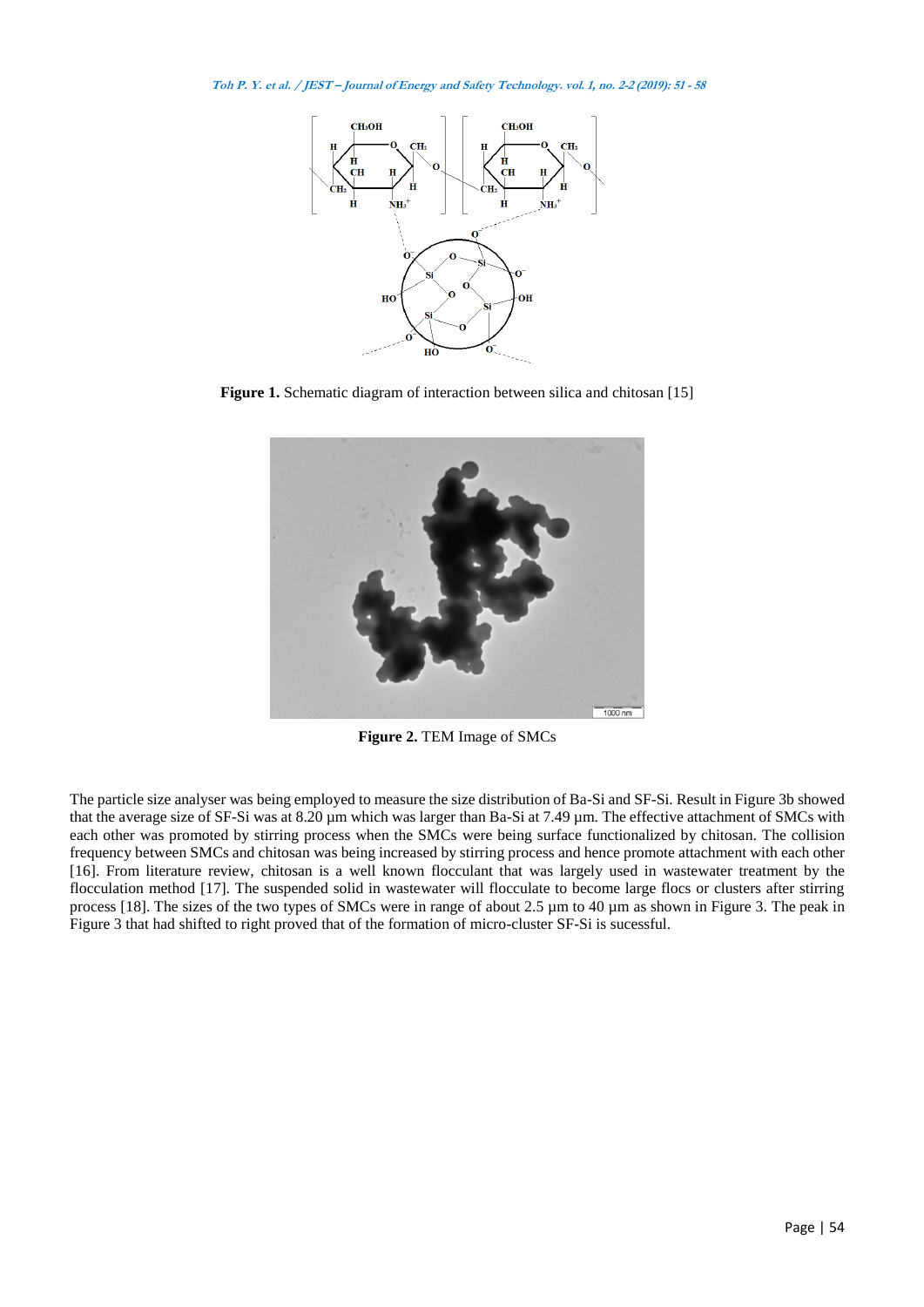

**Figure 3.** Particle size distributions of (a) Ba-Si and (b) SF-Si

# **3.2 Microalgae Separation by SAS Method**

The cell separation efficiency promoted by SAS method was studied. Ba-Si failed to promote cell separation as shown in Figure 4. The cell separation was maintained in range of 40% to 50% indicated that the cells were settle down through gravitational force without aided by SMCs. This is due to the Ba-Si and cells were in negative charge as shown in Table 1. Hence, Ba-Si and cells will repel with each other. So, the Ba-Si failed to attach on cell surface.



**Figure 4.** The cell separation efficiency of *Chlorella* sp. microalgae at different dosage of SMCs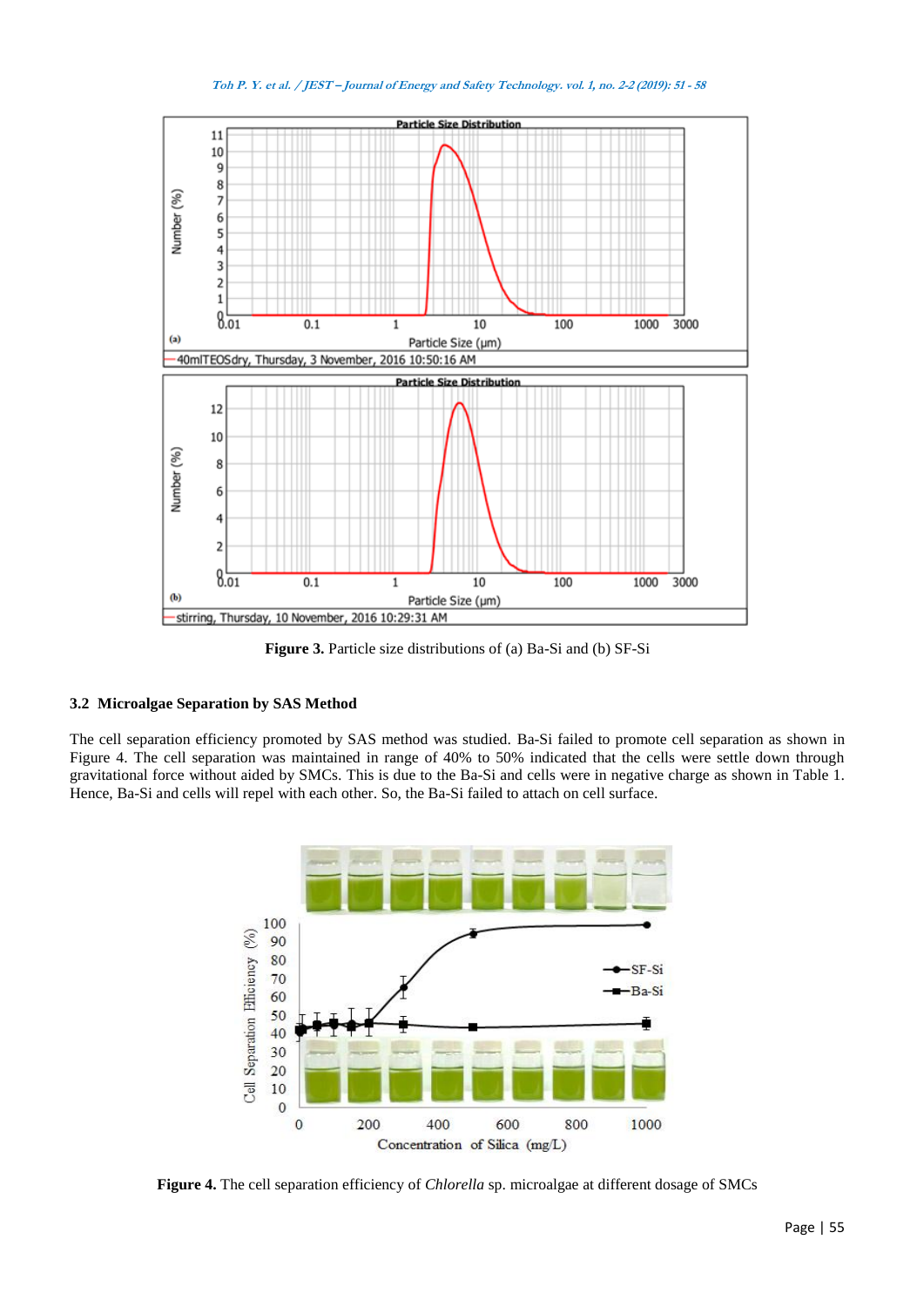After the Ba-Si being surface functionalized with chitosan, the formed SF-Si had become positive charge, at  $2.3707 \pm 0.1543$ μmcm/Vs (Table 1), which was in opposite charge with microalgal cells (-2.4851  $\pm$  0.0742 μmcm/Vs) (Table 1). Hence, the SF-Si can attached onto the surface of microalgal cells effectively through electrostatic attraction. Furthermore, the collision frequency between two interacting surfaces, SF-Si and cells, were increased by stirring process and hence they can come into contact with each other to achieve effective attachment, promote agglomeration and rapid sedimentation of cell suspension [16,19]. The aggregation of SF-Si-attached-cells flocs was promoted by the bridging mechanism of chitosan chains that extended out from the surface of SF-Si during stirring process [20]. Therefore, the silica can attach onto cell surface effectively after stirring.

The sedimentation rate of *Chlorella* sp. cells when without (control sample) and with SF-Si were investigated. Result in Figure 5 showed that the control cell sample performed slow self-sedimentation at rate of  $0.14 \pm 0.01$  cm/h. The negatively charged microalgal cells tend to repel with each other and form a stable suspension with slow sedimentation rate.



**Figure 5.** Sedimentation rate of *Chlorella* sp. microalgae before and after the addition of SF-Si

When the SF-Si was being attached onto cells effectively, the sedimentation rate of cells was being improved significantly. The sedimentation rate of SF-Si-attached-cell was about 162 times faster than the self-sedimentation rate of cells. Therefore, the SAS method by using SF-Si followed by stirring attachment method has been proven can enhance the sedimentation rate of microalgal cells effectively to meet time effectiveness.

# **3.3 Feasibility of SAS Method to Harvest Microalgae from Environmental Freshwater System**

The feasibility of the proposed SAS method onto the environmental freshwater system was being studied. The water sample (Figure 6) that was crowded with multi-species microalgae was being collected from the Tualang Lake located in Perak.



**Figure 6.** Water sample crowded with microalgae that collected from Tualang Lake, Perak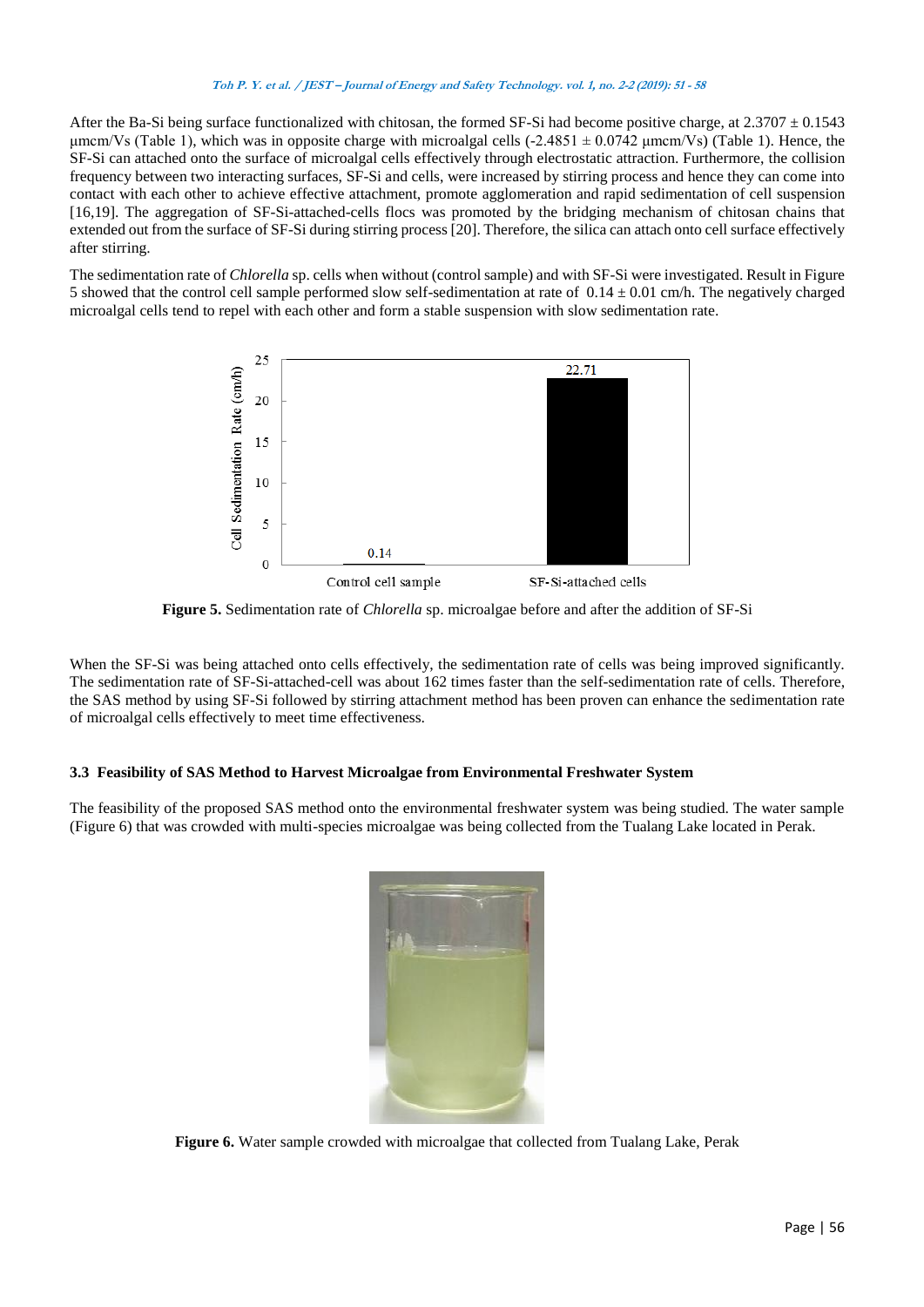After the addition of 80 mg/L SF-Si into the sample, the microalgal cells were being removed successfully and achieved up to 100 % of cell separation efficiency (Figure 7). The SF-Si that carried positive charge at  $2.3707 \pm 0.1543$  µmcm/Vs (Table 1) was attached onto the multi-species microalgae that carried a net negative charge at  $-1.6250 \pm 0.1333$  µmcm/Vs (Table 1) effectively. The effective attachment between both surfaces through electrostatic attraction led to charge neutralization, agglomeration and sedimentation [3,21]. This study has proven that the SAS method by using SF-Si was effective to harvest multi-species of microalgae from surrounding freshwater system. The species of freshwater microalgae will not restrict the performance of SAS method [22].



**Figure 7.** Cell separation efficiency of multi-species microalgae in a function of concentration of SF-Si

### **4.0 CONCLUSION**

In this study, the SAS method was being proven can improve the cell separation efficiency of microalgae and sedimentation rate effectively. The SMCs with an average size of 7.49  $\mu$ m and at negative charge at -2.9860  $\pm$  0.2956  $\mu$ mcm/Vs was being synthesized successfully. After surface functionalization, positively charged SF-Si at  $2.3707 \pm 0.1543$  µmcm/Vs was formed. The positively charged SF-Si tends to attach onto cell surface effectively and achieved cell separation efficiency up to 99.41  $\pm$  0.64 % and sedimentation rate at 22.71  $\pm$  3.02 cm/h by adding 1 g/L of SF-Si. Furthermore, the SAS method was feasible to harvest the multi-species microalgal cells which collected from Tualang lake, Perak and achieved cell separation efficiency up to 100 % by 80 mg/L of SF-Si. The stirring process promotes collision between SF-Si and cells. Also, stirring permits adsorption, bridging, charge neutralization, aggregation and destabilization to occur, and followed by gravimetric sedimentation. This study showed that the SAS method can be used to harvest microalgal biomass effectively without restricted by the species of microalgae. The lipids contents of the microalgal biomass harvested by SAS method should be further studied in order to confirm its suitability for large scale biofuel production purpose.

#### **Acknowledgements**

This work is supported by UTAR Research Fund (UTARRF) from UTAR (Grant No. 6200/TC6), Research University Grant for Individual (GUI) (Grant No. 814209), Fundamental Research Grant Scheme (FRGS) (Grant No. 6071207), and eScience Fund from MOSTI (Grant No. 6013412).

#### **References**

- [1] Jihar, H. S., D. Abhijeet, P. Kushal, P. Keyur, and V. M. Alpesh. 2014. A comprehensive overview on various method of harvesting microalgae according to Indian perspective. *International Conference on Multidisciplinary Research and Practice*: 1: 313-317.
- [2] Singh, M., R. Shukla, and K. Das. 2013. Harvesting of microalgal biomass. *Biotechnological Applications of Microalgae*: 77-88.
- [3] Xu, L., C. Guo, F. Wang, S. Zheng, and C. Z. Liu. 2011. A simple and rapid harvesting method for microalgae by in situ magnetic separation. *Bioresource Technology*: 102: 10047-10051.
- [4] Lim J. K., D. J. C. Chan, S. A. Jalak, P. Y. Toh, N. H. Yasin, B. W. Ng, and A. L. Ahmad. 2012. Rapid Magnetophoretic Separation Of Microalgae. *Small*: 8: 1689-1692.